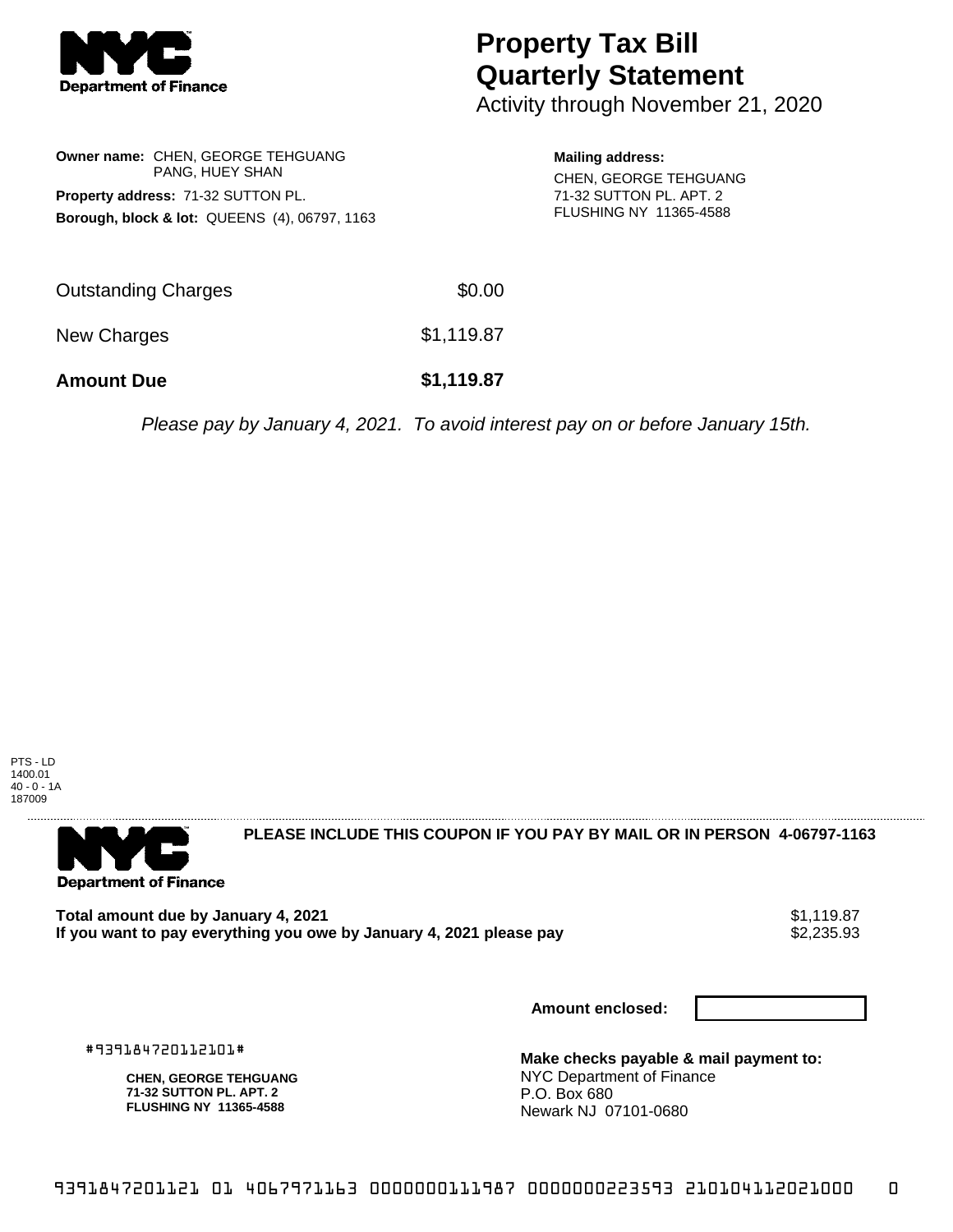

| <b>Billing Summary</b>                                                                                         | <b>Activity Date Due Date</b> | Amount       |
|----------------------------------------------------------------------------------------------------------------|-------------------------------|--------------|
| Outstanding charges including interest and payments                                                            |                               | \$0.00       |
| <b>Finance-Property Tax</b>                                                                                    | 01/01/2021                    | \$1,133.79   |
| Adopted Tax Rate                                                                                               |                               | $$-13.92$    |
| <b>Total amount due</b>                                                                                        |                               | \$1,119.87   |
| <b>Tax Year Charges Remaining</b>                                                                              | <b>Activity Date Due Date</b> | Amount       |
| <b>Finance-Property Tax</b>                                                                                    | 04/01/2021                    | \$1,133.79   |
| <b>Adopted Tax Rate</b>                                                                                        |                               | $$-13.92$    |
| Total tax year charges remaining                                                                               |                               | \$1,119.87   |
| If you want to pay everything you owe by January 4, 2021 please pay                                            |                               | \$2,235.93   |
| If you pay everything you owe by January 4, 2021, you would save:                                              |                               | \$3.81       |
| How We Calculated Your Property Tax For July 1, 2020 Through June 30, 2021                                     |                               |              |
|                                                                                                                | <b>Overall</b>                |              |
| Tax class 1A - Condo Unit in 1-3 Story Bldg                                                                    | <b>Tax Rate</b>               |              |
| Original tax rate billed                                                                                       | 21.1670%                      |              |
| New Tax rate                                                                                                   | 21.0450%                      |              |
| <b>Estimated Market Value \$541,674</b>                                                                        |                               |              |
|                                                                                                                |                               | <b>Taxes</b> |
| <b>Billable Assessed Value</b>                                                                                 | \$22,824                      |              |
| <b>Taxable Value</b>                                                                                           | \$22,824 x 21.0450%           |              |
| <b>Tax Before Abatements and STAR</b>                                                                          | \$4,803.32                    | \$4,803.32   |
| Basic Star - School Tax Relief                                                                                 | $$-1,410.00$                  | $$-296.00**$ |
| Annual property tax                                                                                            |                               | \$4,507.32   |
| Original property tax billed in June 2020                                                                      |                               | \$4,535.16   |
| <b>Change In Property Tax Bill Based On New Tax Rate</b>                                                       |                               | $$-27.84$    |
| ** This is your NYS STAR tax savings. For more information, please visit us at nyc.gov/finance or contact 311. |                               |              |

Please call 311 to speak to a representative to make a property tax payment by telephone.

## **Home banking payment instructions:**

- 1. **Log** into your bank or online bill pay website.
- 2. **Add** the new payee: NYC DOF Property Tax. Enter your account number, which is your boro, block and lot, as it appears here: 4-06797-1163 . You may also need to enter the address for the Department of Finance. The address is P.O. Box 680, Newark NJ 07101-0680.
- 3. **Schedule** your online payment using your checking or savings account.

## **Did Your Mailing Address Change?**

If so, please visit us at **nyc.gov/changemailingaddress** or call **311.**

When you provide a check as payment, you authorize us either to use information from your check to make a one-time electronic fund transfer from your account or to process the payment as a check transaction.